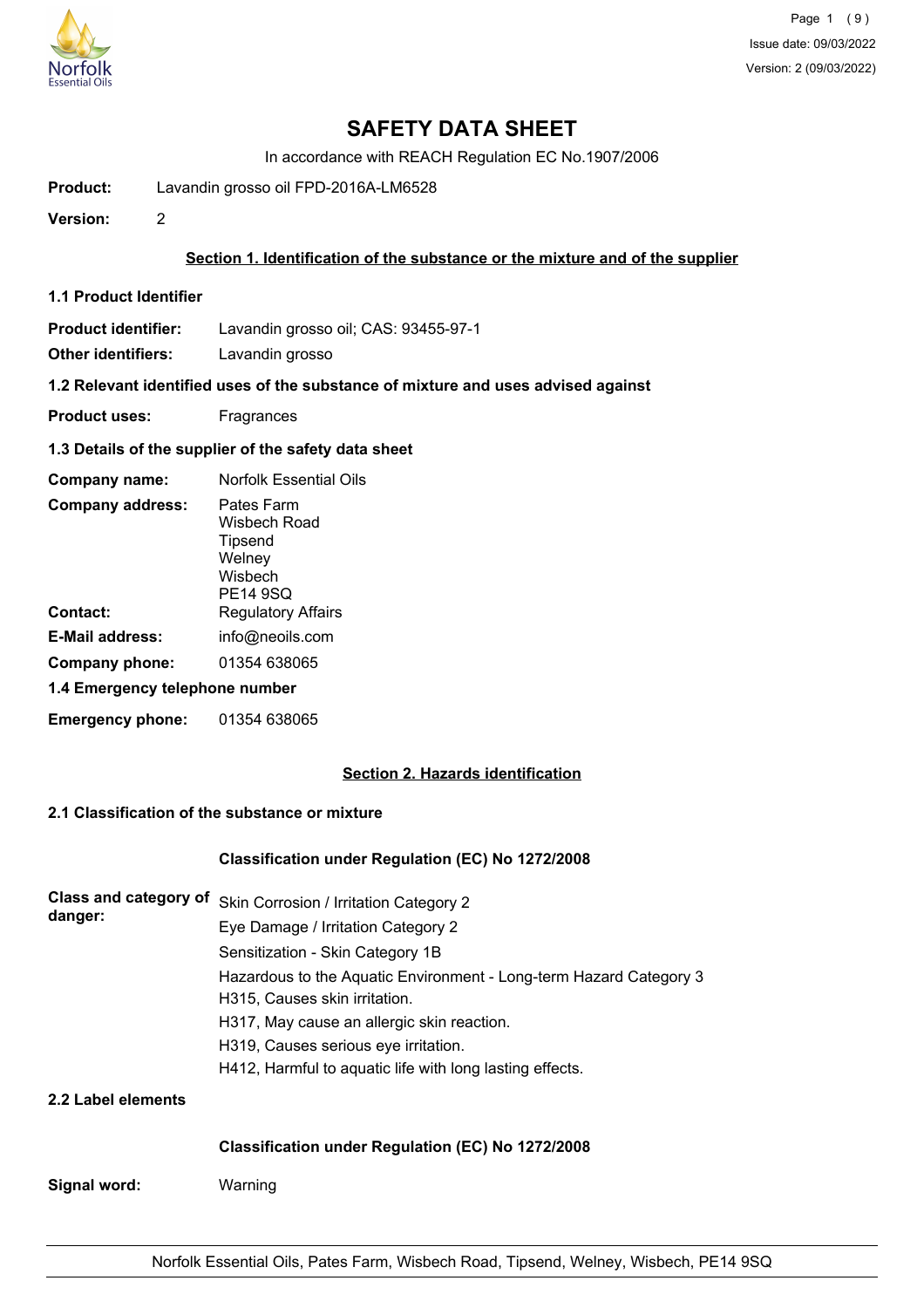

Page 2 (9) Issue date: 09/03/2022 Version: 2 (09/03/2022)

# **SAFETY DATA SHEET**

In accordance with REACH Regulation EC No.1907/2006

| <b>Product:</b>                     |                | Lavandin grosso oil FPD-2016A-LM6528                                                                                                                                                                                            |
|-------------------------------------|----------------|---------------------------------------------------------------------------------------------------------------------------------------------------------------------------------------------------------------------------------|
| <b>Version:</b>                     | $\overline{2}$ |                                                                                                                                                                                                                                 |
| <b>Hazard statements:</b>           |                | H315, Causes skin irritation.<br>H317, May cause an allergic skin reaction.                                                                                                                                                     |
|                                     |                | H319, Causes serious eye irritation.                                                                                                                                                                                            |
|                                     |                | H412, Harmful to aquatic life with long lasting effects.                                                                                                                                                                        |
| M factor:                           |                | None                                                                                                                                                                                                                            |
| <b>Supplemental</b><br>Information: |                | None                                                                                                                                                                                                                            |
| <b>Precautionary</b>                |                | P261, Avoid breathing vapour or dust.                                                                                                                                                                                           |
| statements:                         |                | P264, Wash hands and other contacted skin thoroughly after handling.                                                                                                                                                            |
|                                     |                | P272, Contaminated work clothing should not be allowed out of the workplace.                                                                                                                                                    |
|                                     |                | P273, Avoid release to the environment.                                                                                                                                                                                         |
|                                     |                | P280, Wear protective gloves/eye protection/face protection.                                                                                                                                                                    |
|                                     |                | P302/352, IF ON SKIN: Wash with plenty of soap and water.                                                                                                                                                                       |
|                                     |                | P305/351/338, IF IN EYES: Rinse cautiously with water for several minutes. Remove contact<br>lenses, if present and easy to do. Continue rinsing.<br>P333/313, If skin irritation or rash occurs: Get medical advice/attention. |
|                                     |                | P337/313, If eye irritation persists: Get medical advice/attention.                                                                                                                                                             |
|                                     |                | P362, Take off contaminated clothing and wash before reuse.                                                                                                                                                                     |
|                                     |                | P501, Dispose of contents/container to approved disposal site, in accordance with local<br>regulations.                                                                                                                         |
| Pictograms:                         |                |                                                                                                                                                                                                                                 |
|                                     |                |                                                                                                                                                                                                                                 |
| 2.3 Other hazards                   |                |                                                                                                                                                                                                                                 |
| Other hazards:                      |                | None                                                                                                                                                                                                                            |

# **Section 3. Composition / information on ingredients**

#### **3.1 Substances**

**Product identifier:** Lavandin grosso oil; CAS: 93455-97-1

# **Contains:**

| <b>Name</b> | CAS      | EC        | <b>REACH Registration</b><br>No. | $\frac{9}{6}$ | <b>Classification for</b><br>(CLP) 1272/2008                      |
|-------------|----------|-----------|----------------------------------|---------------|-------------------------------------------------------------------|
| Linalool    | 178-70-6 | 201-134-4 |                                  | $20 - 50%$    | Skin Irrit. 2-Eye Irrit. 2-<br>Skin Sens. 1B:H315-<br>H317-H319.- |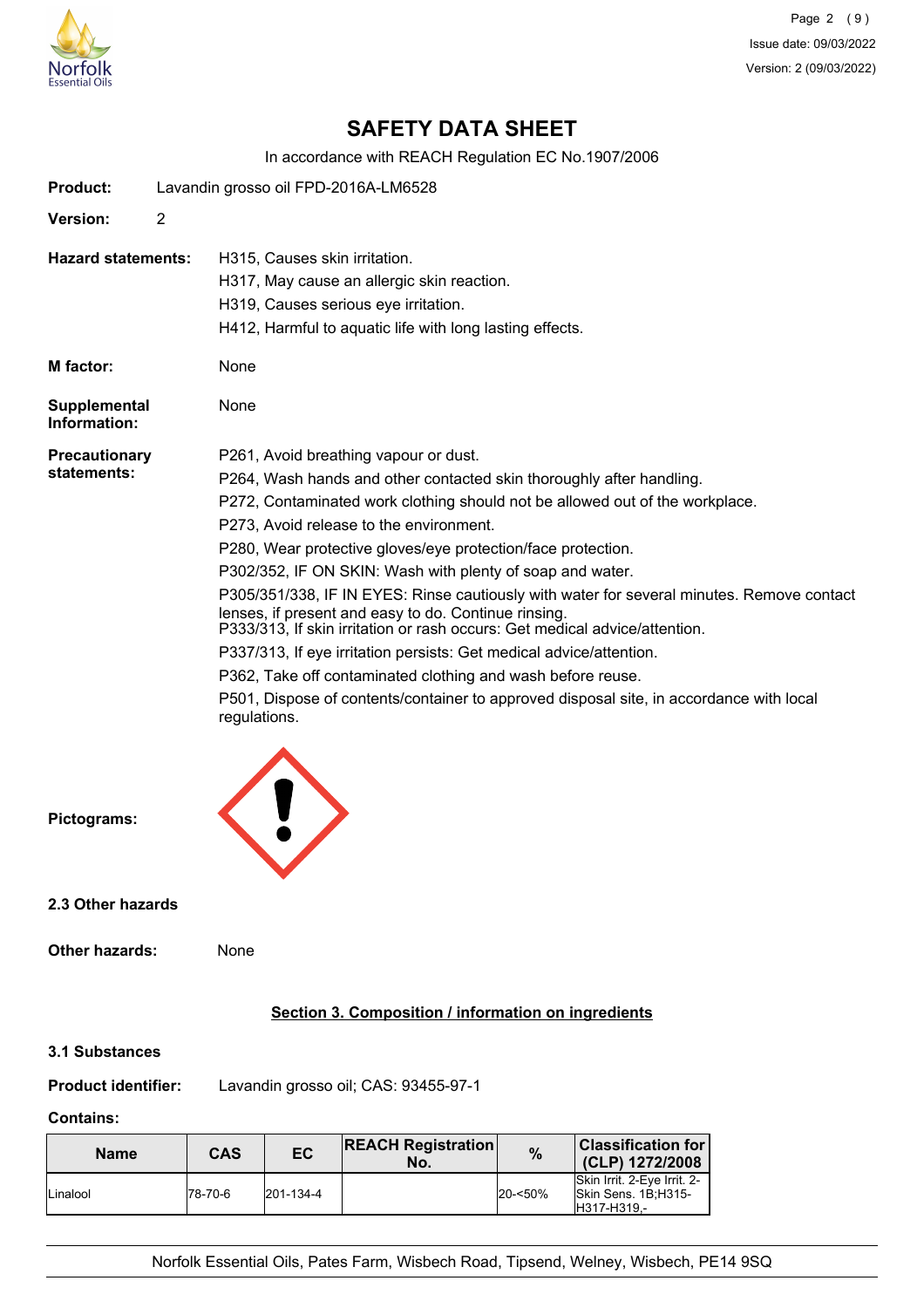

In accordance with REACH Regulation EC No.1907/2006

**Product:** Lavandin grosso oil FPD-2016A-LM6528

#### **Version:** 2

| Linalyl acetate                               | 115-95-7  | 204-116-4 | 20-<50%     | Skin Irrit. 2-Eye Irrit. 2;<br>H315-H319,-                                                                                         |
|-----------------------------------------------|-----------|-----------|-------------|------------------------------------------------------------------------------------------------------------------------------------|
| 1,7,7-Trimethylbicyclo<br>[2.2.1]heptan-2-one | 76-22-2   | 200-945-0 | $5 - 10%$   | Flam, Sol. 2-Acute Tox.<br>4-Acute Tox. 4-STOT<br>SE 2;H228-H302-H332-<br>H371.-                                                   |
| Eucalyptol                                    | 470-82-6  | 207-431-5 | $5 - 10%$   | Flam. Liq. 3-Skin Sens.<br>1B:H226-H317.-                                                                                          |
| l4-Carvomenthenol                             | 562-74-3  | 209-235-5 | $1 - 5%$    | Acute Tox, 4-Skin Irrit.<br>2-Eye Irrit. 2:H302-<br>H315-H319,-                                                                    |
| beta-Caryophyllene                            | 87-44-5   | 201-746-1 | $1 - 5%$    | Skin Sens. 1B-Asp. Tox<br>1;H304-H317,-                                                                                            |
| alpha-Terpineol                               | 98-55-5   | 202-680-6 | $1 - 5%$    | Skin Irrit. 2-Eye Irrit. 2;<br>H315-H319,-                                                                                         |
| <b>I</b> I-Limonene                           | 5989-54-8 | 227-815-6 | $0.1 - 1\%$ | Flam. Liq. 3-Skin Irrit.<br>2-Skin Sens. 1B-Asp.<br>Tox 1-Aquatic Acute 1-<br>Aquatic Chronic 1:<br>H226-H304-H315-<br>H317-H410,- |
| alpha-Pinene                                  | 80-56-8   | 201-291-9 | $0.1 - 1\%$ | Flam. Liq. 3-Skin Irrit.<br>2-Skin Sens. 1B-Asp.<br>Tox 1-Aquatic Acute 1-<br>Aquatic Chronic 1:<br>H226-H304-H315-<br>H317-H410.- |
| <b>I</b> beta-Pinene                          | 127-91-3  | 204-872-5 | $0.1 - 1\%$ | Flam. Liq. 3-Skin Irrit.<br>2-Skin Sens. 1B-Asp.<br>Tox 1-Aquatic Acute 1-<br>Aquatic Chronic 1:<br>H226-H304-H315-<br>H317-H410,- |
| Camphene                                      | 79-92-5   | 201-234-8 | $0.1 - 1%$  | Flam. Liq. 3-Flam. Sol.<br>2-Aquatic Acute 1-<br>Aquatic Chronic 1;<br>H226-H228-H410,-                                            |
| Terpinolene                                   | 586-62-9  | 209-578-0 | $0.1 - 1\%$ | Skin Sens. 1B-Asp. Tox<br>1-Aquatic Acute 1-<br>Aquatic Chronic 1;<br>H304-H317-H410,-                                             |

### **Section 4. First-aid measures**

#### **4.1 Description of first aid measures**

**Inhalation:** Remove from exposure site to fresh air, keep at rest, and obtain medical attention. **Eye exposure:** IF IN EYES: Rinse cautiously with water for several minutes. Remove contact lenses, if present and easy to do. Continue rinsing. **Skin exposure:** IF ON SKIN: Wash with plenty of soap and water. **Ingestion:** Rinse mouth with water and obtain medical attention.

# **4.2 Most important symptoms and effects, both acute and delayed**

Causes skin irritation.

May cause an allergic skin reaction.

Causes serious eye irritation.

## **4.3 Indication of any immediate medical attention and special treatment needed**

None expected, see Section 4.1 for further information.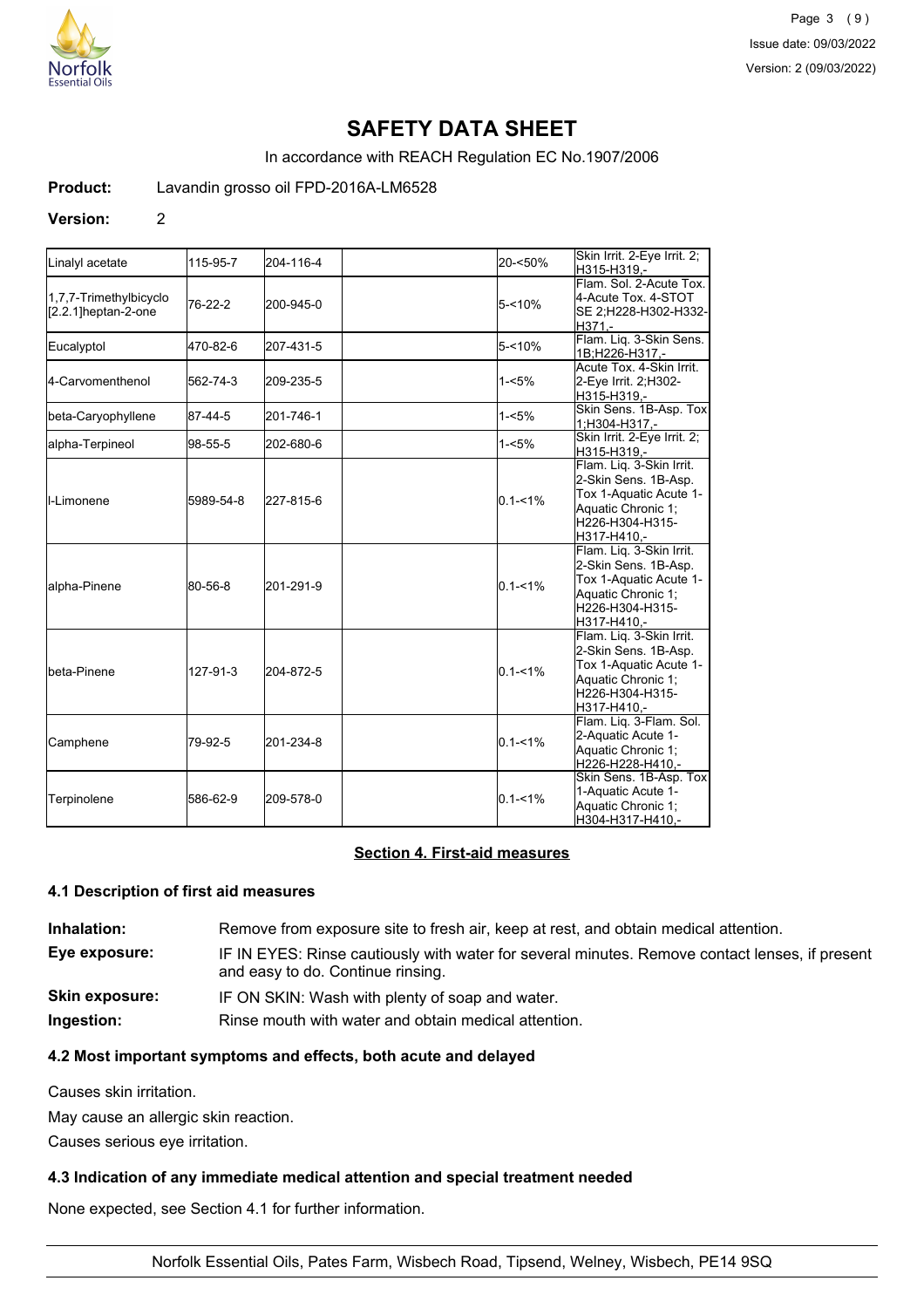

In accordance with REACH Regulation EC No.1907/2006

**Product:** Lavandin grosso oil FPD-2016A-LM6528

**Version:** 2

# **SECTION 5: Firefighting measures**

### **5.1 Extinguishing media**

Suitable media: Carbon dioxide, Dry chemical, Foam.

#### **5.2 Special hazards arising from the substance or mixture**

In case of fire, may be liberated: Carbon monoxide, Unidentified organic compounds.

#### **5.3 Advice for fire fighters:**

In case of insufficient ventilation, wear suitable respiratory equipment.

#### **Section 6. Accidental release measures**

#### **6.1 Personal precautions, protective equipment and emergency procedures:**

Avoid inhalation. Avoid contact with skin and eyes. See protective measures under Section 7 and 8.

#### **6.2 Environmental precautions:**

Keep away from drains, surface and ground water, and soil.

## **6.3 Methods and material for containment and cleaning up:**

Remove ignition sources. Provide adequate ventilation. Avoid excessive inhalation of vapours. Contain spillage immediately by use of sand or inert powder. Dispose of according to local regulations.

#### **6.4 Reference to other sections:**

Also refer to sections 8 and 13.

## **Section 7. Handling and storage**

## **7.1 Precautions for safe handling:**

Keep away from heat, sparks, open flames and hot surfaces. - No smoking. Use personal protective equipment as required. Use in accordance with good manufacturing and industrial hygiene practices. Use in areas with adequate ventilation Do not eat, drink or smoke when using this product.

## **7.2 Conditions for safe storage, including any incompatibilities:**

Store in a well-ventilated place. Keep container tightly closed. Keep cool. Ground/bond container and receiving equipment. Use explosion-proof electrical, ventilating and lighting equipment. Use only non-sparking tools. Take precautionary measures against static discharge.

## **7.3 Specific end use(s):**

Fragrances: Use in accordance with good manufacturing and industrial hygiene practices.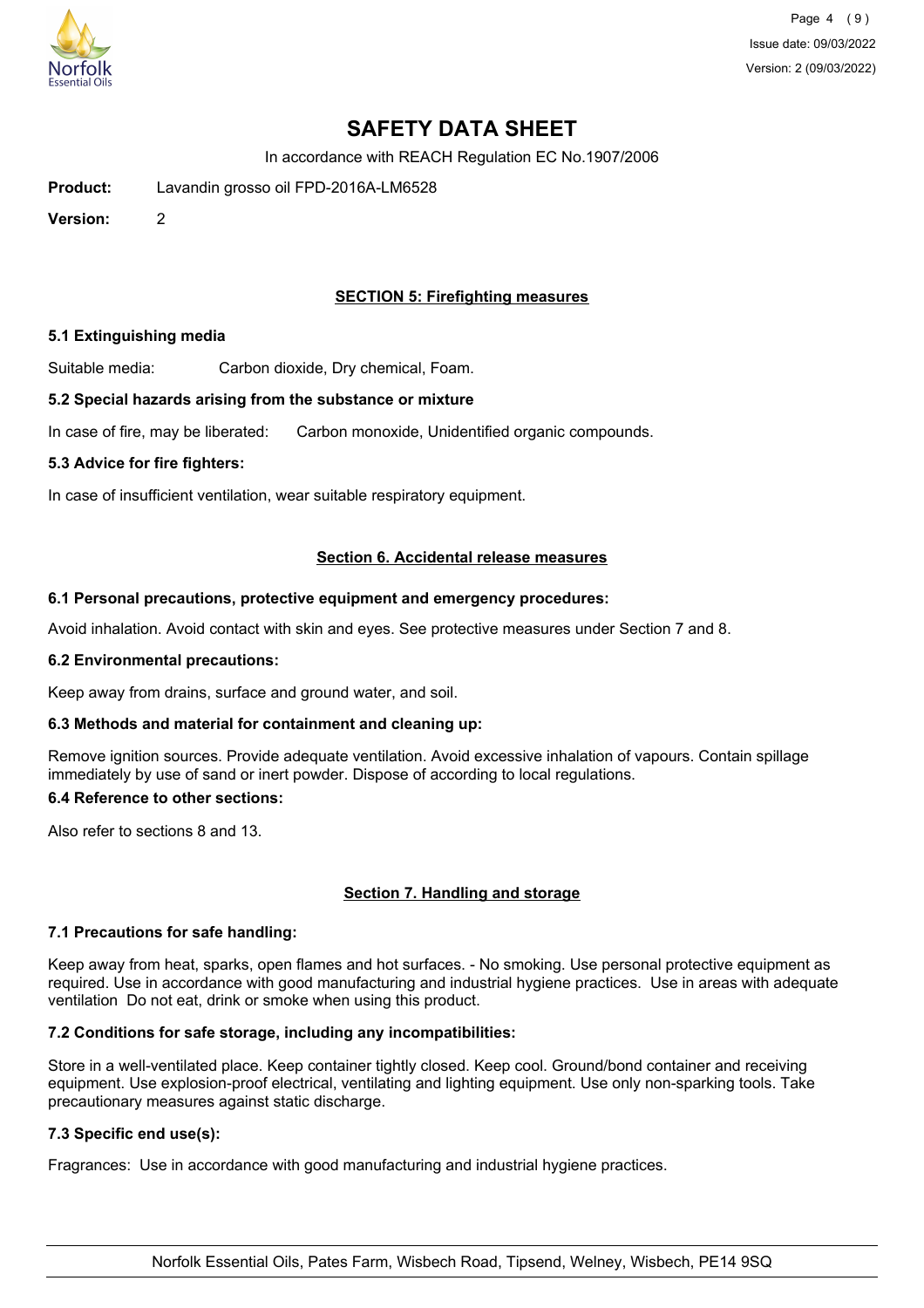

In accordance with REACH Regulation EC No.1907/2006

**Product:** Lavandin grosso oil FPD-2016A-LM6528

**Version:** 2

### **Section 8. Exposure controls/personal protection**

#### **8.1 Control parameters**

Workplace exposure limits: Not Applicable

## **8.2 Exposure Controls**

#### **Eye / Skin Protection**

Wear protective gloves/eye protection/face protection

#### **Respiratory Protection**

Under normal conditions of use and where adequate ventilation is available to prevent build up of excessive vapour, this material should not require special engineering controls. However, in conditions of high or prolonged use, or high temperature or other conditions which increase exposure, the following engineering controls can be used to minimise exposure to personnel: a) Increase ventilation of the area with local exhaust ventilation. b) Personnel can use an approved, appropriately fitted respirator with organic vapour cartridge or canisters and particulate filters. c) Use closed systems for transferring and processing this material.

Also refer to Sections 2 and 7.

## **Section 9. Physical and chemical properties**

## **9.1 Information on basic physical and chemical properties**

| Appearance:                                   | Not determined                               |
|-----------------------------------------------|----------------------------------------------|
| Odour:                                        | Not determined                               |
| <b>Odour threshold:</b>                       | Not determined                               |
| pH:                                           | Not determined                               |
| Melting point / freezing point:               | Not determined                               |
| Initial boiling point / range:                | Not determined                               |
| Flash point:                                  | 72 °C                                        |
| <b>Evaporation rate:</b>                      | Not determined                               |
| Flammability (solid, gas):                    | Not determined                               |
| Upper/lower flammability or explosive limits: | Product does not present an explosion hazard |
| Vapour pressure:                              | Not determined                               |
| Vapour density:                               | Not determined                               |
| <b>Relative density:</b>                      | Not determined                               |
| Solubility(ies):                              | Not determined                               |
| Partition coefficient: n-octanol/water:       | Not determined                               |
| Auto-ignition temperature:                    | Not determined                               |
| <b>Decomposition temperature:</b>             | Not determined                               |
| <b>Viscosity:</b>                             | Not determined                               |
| <b>Explosive properties:</b>                  | Not expected                                 |
| <b>Oxidising properties:</b>                  | Not expected                                 |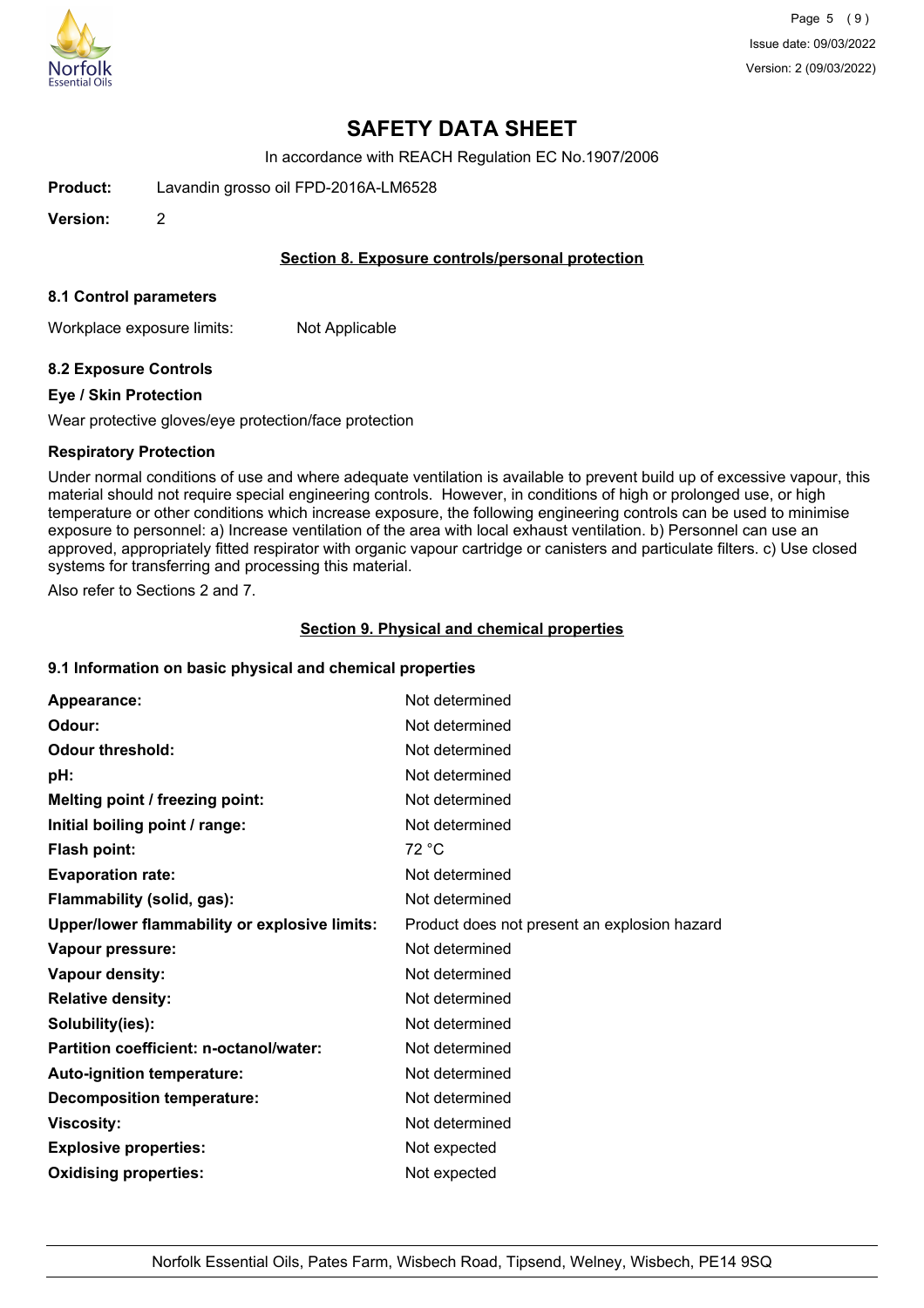

Page 6 (9) Issue date: 09/03/2022 Version: 2 (09/03/2022)

# **SAFETY DATA SHEET**

In accordance with REACH Regulation EC No.1907/2006

**Product:** Lavandin grosso oil FPD-2016A-LM6528

**Version:** 2

**9.2 Other information:** None available

# **Section 10. Stability and reactivity**

#### **10.1 Reactivity:**

Presents no significant reactivity hazard, by itself or in contact with water.

#### **10.2 Chemical stability:**

Good stability under normal storage conditions.

# **10.3 Possibility of hazardous reactions:**

Not expected under normal conditions of use.

#### **10.4 Conditions to avoid:**

Avoid extreme heat.

#### **10.5 Incompatible materials:**

Avoid contact with strong acids, alkalis or oxidising agents.

## **10.6 Hazardous decomposition products:**

Not expected.

#### **Section 11. Toxicological information**

#### **11.1 Information on toxicological effects**

| <b>Acute Toxicity:</b>                    | Based on available data the classification criteria are not met. |
|-------------------------------------------|------------------------------------------------------------------|
| <b>Acute Toxicity Oral</b>                | 4395                                                             |
| <b>Acute Toxicity Dermal</b>              | >5000                                                            |
| <b>Acute Toxicity Inhalation</b>          | Not Available                                                    |
| <b>Skin corrosion/irritation:</b>         | Skin Corrosion / Irritation Category 2                           |
| Serious eye damage/irritation:            | Eye Damage / Irritation Category 2                               |
| <b>Respiratory or skin sensitisation:</b> | Sensitization - Skin Category 1B                                 |
| Germ cell mutagenicity:                   | Based on available data the classification criteria are not met. |
| <b>Carcinogenicity:</b>                   | Based on available data the classification criteria are not met. |
| <b>Reproductive toxicity:</b>             | Based on available data the classification criteria are not met. |
| <b>STOT-single exposure:</b>              | Based on available data the classification criteria are not met. |
| <b>STOT-repeated exposure:</b>            | Based on available data the classification criteria are not met. |
| <b>Aspiration hazard:</b>                 | Based on available data the classification criteria are not met. |

## **Information about hazardous ingredients in the mixture**

| Ingredient                                          | <b>CAS</b> | EC                | LD50/ATE Oral | LD50/ATE<br><b>Dermal</b> | LC50/ATE<br><b>Inhalation</b> | <b>LC50</b><br>Route      |
|-----------------------------------------------------|------------|-------------------|---------------|---------------------------|-------------------------------|---------------------------|
| $1,7,7$ -Trimethylbicyclo<br>$[2.2.1]$ heptan-2-one | $76-22-2$  | $ 200 - 945 - 0 $ | 1500          | Not available             | 1.5                           | Dust/mist                 |
| 4-Carvomenthenol                                    | 562-74-3   | $ 209 - 235 - 5 $ | 1300          | 2500                      | Not available                 | <b>INot</b><br>lavailable |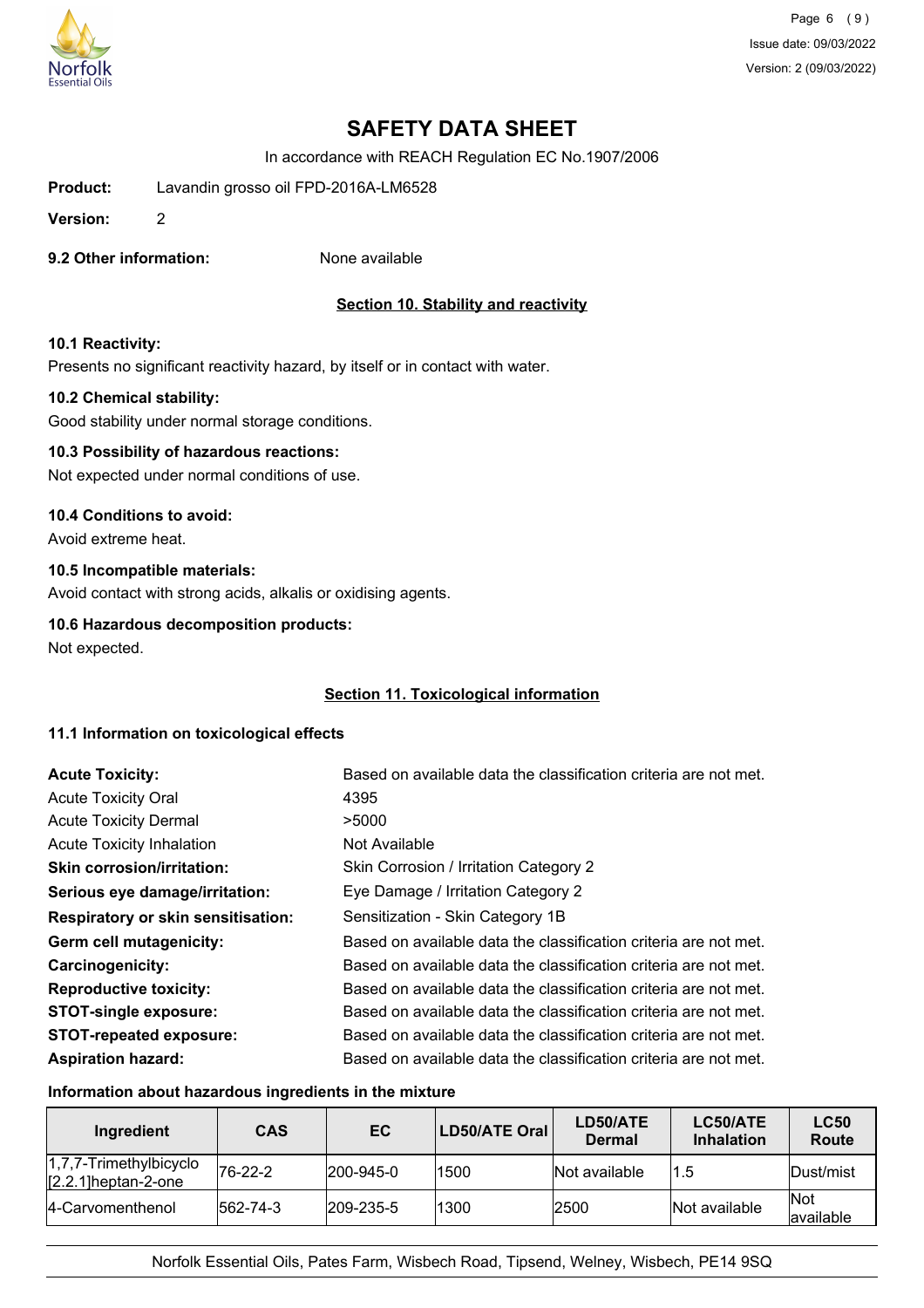

Page 7 (9) Issue date: 09/03/2022 Version: 2 (09/03/2022)

# **SAFETY DATA SHEET**

In accordance with REACH Regulation EC No.1907/2006

**Product:** Lavandin grosso oil FPD-2016A-LM6528

**Version:** 2

Refer to Sections 2 and 3 for additional information.

# **Section 12. Ecological information**

#### **12.1 Toxicity:**

Harmful to aquatic life with long lasting effects.

- **12.2 Persistence and degradability:** Not available **12.3 Bioaccumulative potential:** Not available
- **12.4 Mobility in soil:** Not available

**12.5 Results of PBT and vPvB assessment:**

This substance does not meet the PBT/vPvB criteria of REACH, annex XIII.

**12.6 Other adverse effects:** Not available

#### **Section 13. Disposal considerations**

#### **13.1 Waste treatment methods:**

Dispose of in accordance with local regulations. Avoid disposing into drainage systems and into the environment. Empty containers should be taken to an approved waste handling site for recycling or disposal.

### **Section 14. Transport information**

| 14.1 UN number:                    | Not classified                                                                 |
|------------------------------------|--------------------------------------------------------------------------------|
| 14.2 UN Proper Shipping Name:      | -                                                                              |
| 14.3 Transport hazard class(es):   | Not classified                                                                 |
| <b>Sub Risk:</b>                   | Not classified                                                                 |
| 14.4. Packing Group:               | Not classified                                                                 |
| <b>14.5 Environmental hazards:</b> | Not environmentally hazardous for transport                                    |
| 14.6 Special precautions for user: | None additional                                                                |
|                                    | 14.7 Transport in bulk according to Annoy II of MADDOI 73/78 and the IBC Code: |

## **14.7 Transport in bulk according to Annex II of MARPOL73/78 and the IBC Code:**

Not classified

# **Section 15. Regulatory information**

# **15.1 Safety, health and environmental regulations/legislation specific for the substance or mixture** Water Hazard Class (WGK): 1

# **15.2 Chemical Safety Assessment**

A Chemical Safety Assessment has not been carried out for this product.

#### **Section 16. Other information**

| <b>Concentration % Limits:</b>  | EH C3=11.90% SCI 2=14.37% EDI 2=14.37% SS 1=2.94% |
|---------------------------------|---------------------------------------------------|
| <b>Total Fractional Values:</b> | EH C3=8.40 SCI 2=6.96 EDI 2=6.96 SS 1=34.00       |
| Key to revisions:               |                                                   |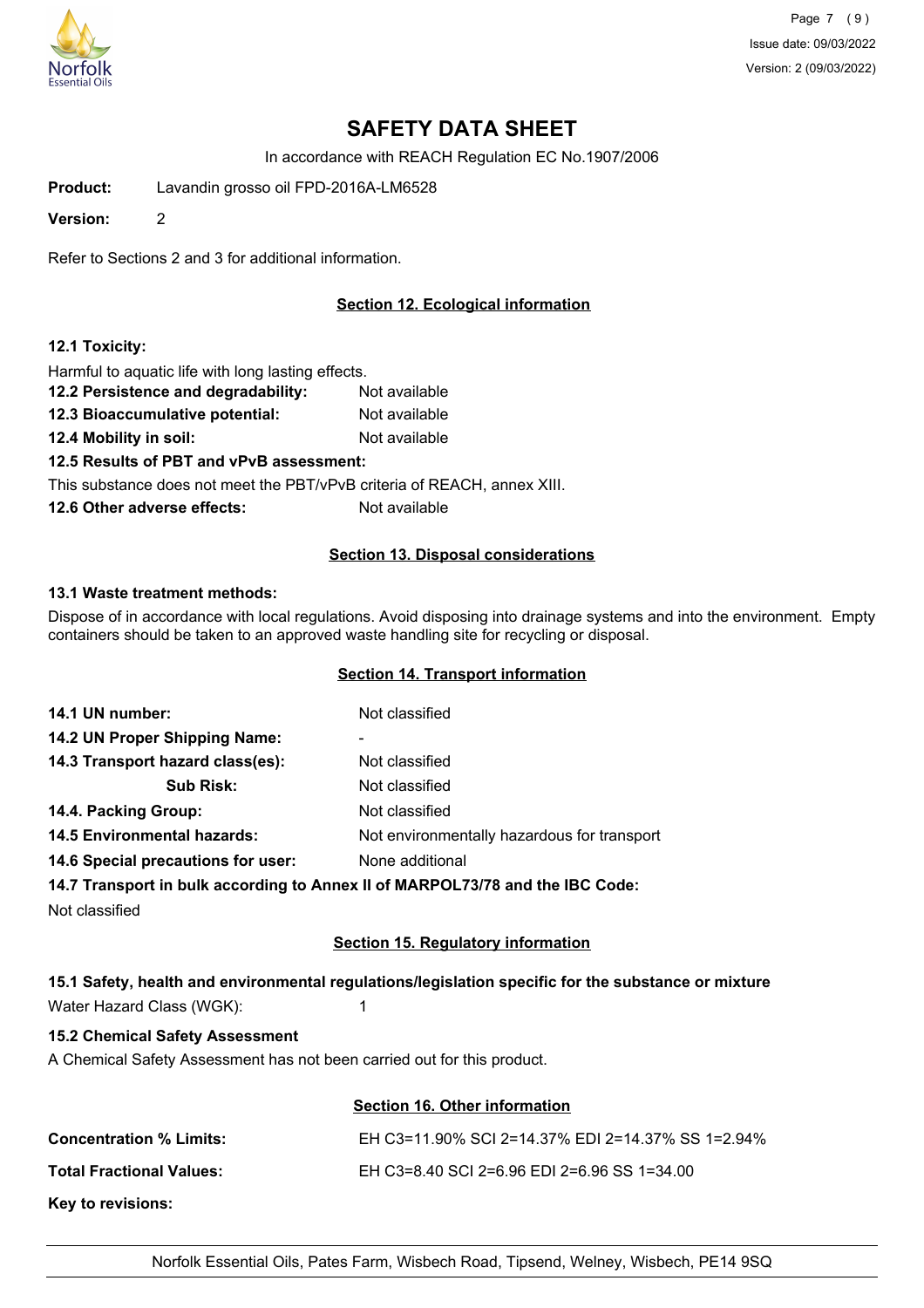

Page 8 (9) Issue date: 09/03/2022 Version: 2 (09/03/2022)

# **SAFETY DATA SHEET**

In accordance with REACH Regulation EC No.1907/2006

**Product:** Lavandin grosso oil FPD-2016A-LM6528

**Version:** 2

Classification under Regulation (EC) No 1272/2008

SECTION 3: Composition/information on ingredients

# **Key to abbreviations:**

| <b>Abbreviation</b> | <b>Meaning</b>                                                                                             |
|---------------------|------------------------------------------------------------------------------------------------------------|
| Acute Tox. 4        | Acute Toxicity - Oral Category 4                                                                           |
| Acute Tox. 4        | Acute Toxicity - Inhalation Category 4                                                                     |
| Aquatic Acute 1     | Hazardous to the Aquatic Environment - Acute Hazard Category 1                                             |
| Aquatic Chronic 1   | Hazardous to the Aquatic Environment - Long-term Hazard Category 1                                         |
| Asp. Tox 1          | <b>Aspiration Hazard Category 1</b>                                                                        |
| Eye Irrit. 2        | Eye Damage / Irritation Category 2                                                                         |
| Flam. Liq. 3        | Flammable Liquid, Hazard Category 3                                                                        |
| Flam. Sol. 2        | Flammable Solid, Hazard Category 2                                                                         |
| H226                | Flammable liquid and vapour.                                                                               |
| H228                | Flammable solid.                                                                                           |
| H302                | Harmful if swallowed.                                                                                      |
| H304                | May be fatal if swallowed and enters airways.                                                              |
| H315                | Causes skin irritation.                                                                                    |
| H317                | May cause an allergic skin reaction.                                                                       |
| H319                | Causes serious eye irritation.                                                                             |
| H332                | Harmful if inhaled.                                                                                        |
| H371                | May cause damage to organs (organs, exposure route).                                                       |
| H410                | Very toxic to aquatic life with long lasting effects.                                                      |
| P210                | Keep away from heat, sparks, open flames and hot surfaces. - No smoking.                                   |
| P233                | Keep container tightly closed.                                                                             |
| P240                | Ground/bond container and receiving equipment.                                                             |
| P241                | Use explosion-proof electrical, ventilating and lighting equipment.                                        |
| P242                | Use only non-sparking tools.                                                                               |
| P243                | Take precautionary measures against static discharge.                                                      |
| P <sub>260</sub>    | Do not breathe vapour or dust.                                                                             |
| P261                | Avoid breathing vapour or dust.                                                                            |
| P <sub>264</sub>    | Wash hands and other contacted skin thoroughly after handling.                                             |
| P270                | Do not eat, drink or smoke when using this product.                                                        |
| P271                | Use only outdoors or in a well-ventilated area.                                                            |
| P272                | Contaminated work clothing should not be allowed out of the workplace.                                     |
| P273                | Avoid release to the environment.                                                                          |
| P280                | Wear protective gloves/eye protection/face protection.                                                     |
| P301/310            | IF SWALLOWED: Immediately call a POISON CENTER or doctor/physician.                                        |
| P301/312            | IF SWALLOWED: call a POISON CENTER or doctor/physician if you feel unwell.                                 |
| P302/352            | IF ON SKIN: Wash with plenty of soap and water.                                                            |
| P303/361/353        | IF ON SKIN (or hair): Remove/take off immediately all contaminated clothing. Rinse skin with water/shower. |
| P304/340            | IF INHALED: Remove victim to fresh air and keep at rest in a position comfortable for breathing.           |

Norfolk Essential Oils, Pates Farm, Wisbech Road, Tipsend, Welney, Wisbech, PE14 9SQ